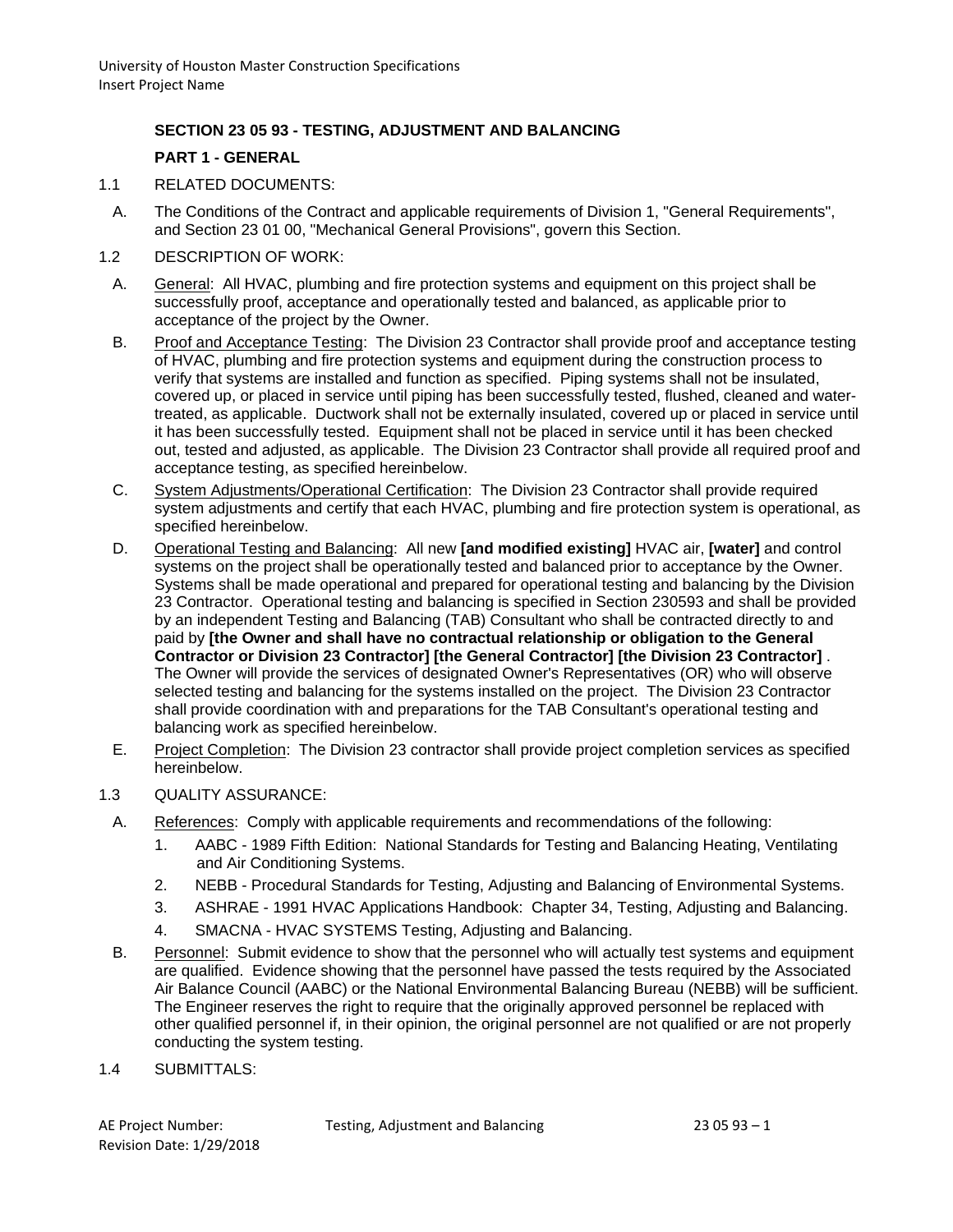- A. Testing Procedures: Submit six copies of all proposed proof and acceptance testing and operational certification procedures to the Engineer for review at least 30 days prior to conducting any testing or certification.
- B. Reporting Forms: Submit four copies of proposed forms to be used in recording test and certification data and results to the Engineer for review at least 30 days prior to conducting any testing on the project. Data forms from AABC or NEBB will be acceptable.
- C. Test and Certification Data and Results: Submit six copies of complete data and certified test results for each test performed, including, but not limited to:
	- 1. Title Page: Provide the following information on a title page:
		- a. Title
		- b. System(s) tested
		- c. Testing Company Name
		- d. Testing Company Address
		- e. Testing Company Telephone Number
		- f. Testing Company Contact Person
		- g. Project Name
		- h. Project Location
		- i. Project Architect
		- j. Project Engineer
		- k. Project General Contractor
		- l. Other pertinent information
	- 2. Instrument List: Provide the following information on an instrument listing page:
		- a. Instruments
		- b. Manufacturers
		- c. Models
		- d. Serial Numbers
		- e. Ranges
		- f. Calibration Dates
	- 3. Test/Certification Data and Results: Provide pages with applicable test and certification data and results including, but not limited to the following:
		- a. Test/certification performed.
		- b. Test/certification procedure.
		- c. System and area tested.
		- d. Date(s) and time(s) of test.
		- e. Weather conditions.
		- f. Test/certification criteria.
		- g. Test/certification results.
		- h. Additional pertinent information.
- D. Operational Certification: Submit six certified copies of an operational certification which documents that all equipment and systems have been fully tested to verify proper operation in accordance with the design shown in the Construction Documents and manufacturer's recommendations.
- E. Certification of TAB Preparations: The Division 23 Contractor shall certify in writing to the Engineer and TAB consultant, by system and area, when coordination is completed and systems have been fully proof/acceptance tested and are operational and prepared for acceptance testing and balancing by the TAB consultant.
- F. Certification: Certifications stating that submitted data is true and correct shall be provided for all submittals under this Section. Certification shall be executed by an authorized officer if the Contractor is a corporation, by a partner if the Contractor is a partnership, by the Owner if the Contractor is a sole proprietorship or by the authorized representative if the Contractor is a joint venture.
- G. Calibration List: Submit four copies of a listing of testing devices to be used for the project to the Engineer for approval. Listing shall include documentation that devices are properly calibrated.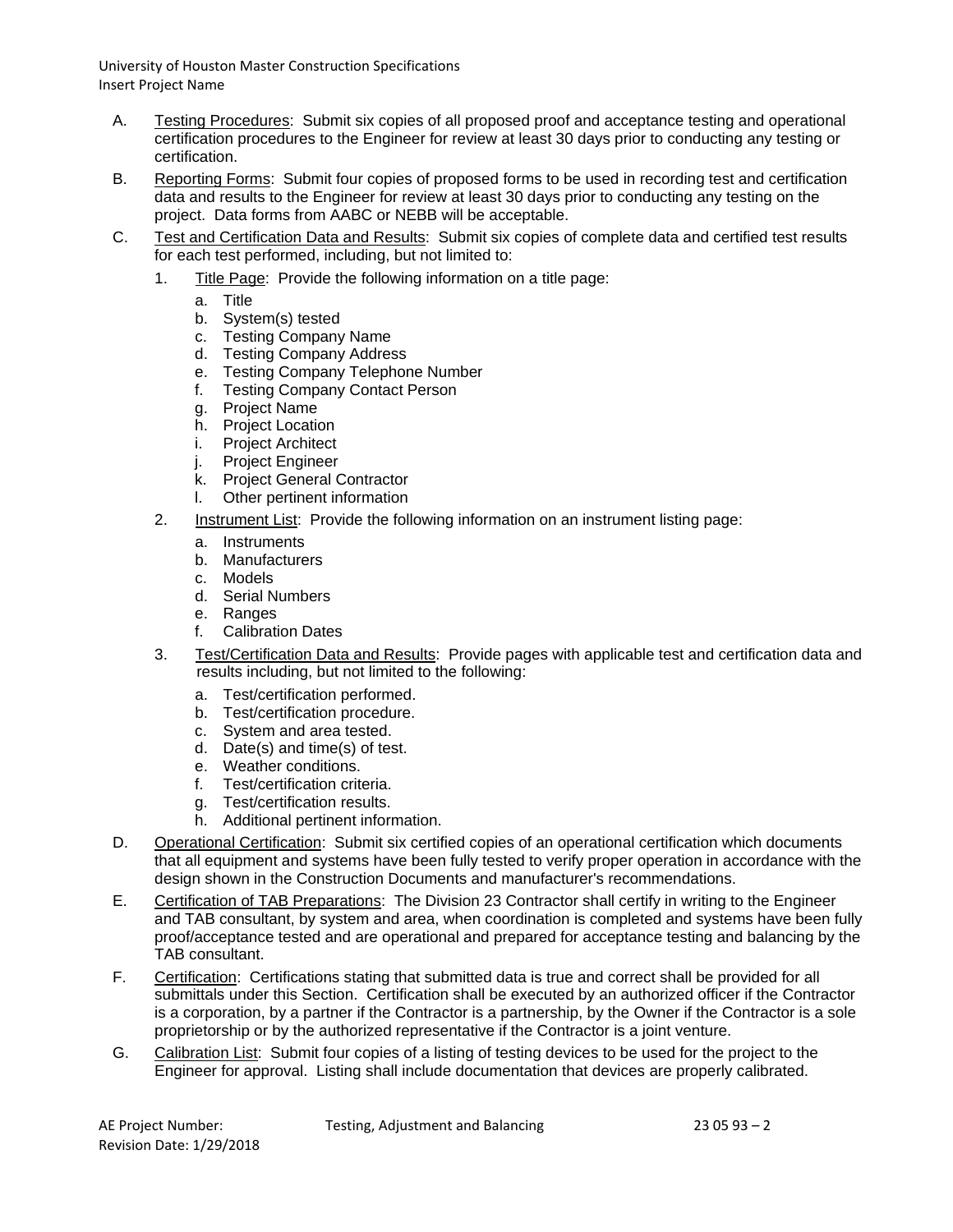- H. Test/Certification Log: The Contractor shall maintain a test/certification log at the site to document the results of all successful and unsuccessful testing/certification as it is performed. This log shall be available for review by the Engineer and a copy of the log shall be submitted to the Engineer prior to the Substantial Completion inspection. A space shall be provided on the test/certification log for signoff by the OR/Engineer.
- I. Operating and Maintenance Manuals: Approved copies of Testing Procedures, Test and Certification Data and Results, Operational Certification and Test/Certification Log shall be included in the Operating and Maintenance Manuals specified in Section 23 01 00
- 1.5 NOTICE:
- A. General: Notify the Engineer in writing two weeks prior to all scheduled testing and certification to allow time for Engineer to schedule witnessing of testing and certification, where elected by the Engineer.

# **PART 2 - PRODUCTS**

- 2.1 TESTING MATERIALS:
	- A. General: Provide all materials, equipment and personnel for all required proof and acceptance testing and preparation for operational testing and balancing, including all required retesting and repreparation.
	- B. Products: Tested products which fail to provide acceptable test results shall be repaired or replaced with suitable materials and then retested until acceptable test results are obtained.

# **PART 3 - EXECUTION**

- 3.1 PROOF AND ACCEPTANCE TESTING:
	- A. General: Proof and acceptance tests shall be made during the course of construction as specified hereinbelow and in other Sections of this Division and as required by Authorities having jurisdiction. Such tests shall be conducted by this Division as a part of the Work and shall include all provisions, personnel, material and equipment required to perform tests until satisfactory results are obtained. Any defects detected during testing shall be satisfactorily repaired or the equipment involved shall be replaced and the tests re-executed.
	- B. Tests: Testing shall include, but not be limited to, all items listed in other Sections of this Division, and the following:
		- 1. Hydrostatic Testing: All pressurized piping [(except diesel fuel, control air, compressed air, laboratory gas, refrigerant and natural gas piping)] shall be hydrostatically leak-tested prior to enclosure or cover-up. Piping shall be leak tested for 24 hours under a hydrostatic pressure of 150% of the system design working pressure, but not less than 225 psi. The Engineer shall be notified prior to all hydrostatic tests and may elect to witness any of the tests. Water shall not be drawn off of the piping and the piping shall not be covered up until it has been approved by the Engineer or OR. Care shall be taken to protect any equipment which may be damaged by hydrostatic testing. Refer to Sections 22 00 00, 22 02 00, 22 04 00 and 23 20 00 for additional test requirements. Following successful testing, domestic water piping shall be sterilized or specified in Sections 23 03 00 and 22 00 00 and chilled [, condenser] [and heating hot] water [and steam and steam condensate piping] shall be flushed and chemical treated as specified in Sections 23 03 00, 23 20 00 and 23 20 10.
		- 2. Pneumatic Testing: All [diesel fuel, control air, compressed air, refrigerant, laboratory gas and natural gas] piping shall be leak tested prior to enclosure or cover-up. [Diesel piping shall be leak tested for 24 hours under a pneumatic pressure of 150 psi.] [Refrigerant piping shall be leak-tested using dry compressed nitrogen for 24 hours at 150% of system high side operating pressure.] [Compressed air and laboratory gas piping shall be leak tested for 24 hours under a pneumatic pressure of 150 psi.] [Natural gas piping shall be leak tested for 24 hours under a pneumatic pressure of five times the service pressure but not less than 100 psi or a higher pressure if required by the natural gas utility.] The Engineer shall be notified prior to pneumatic tests and may elect to witness any of the tests. Air shall not be drawn off of piping until it has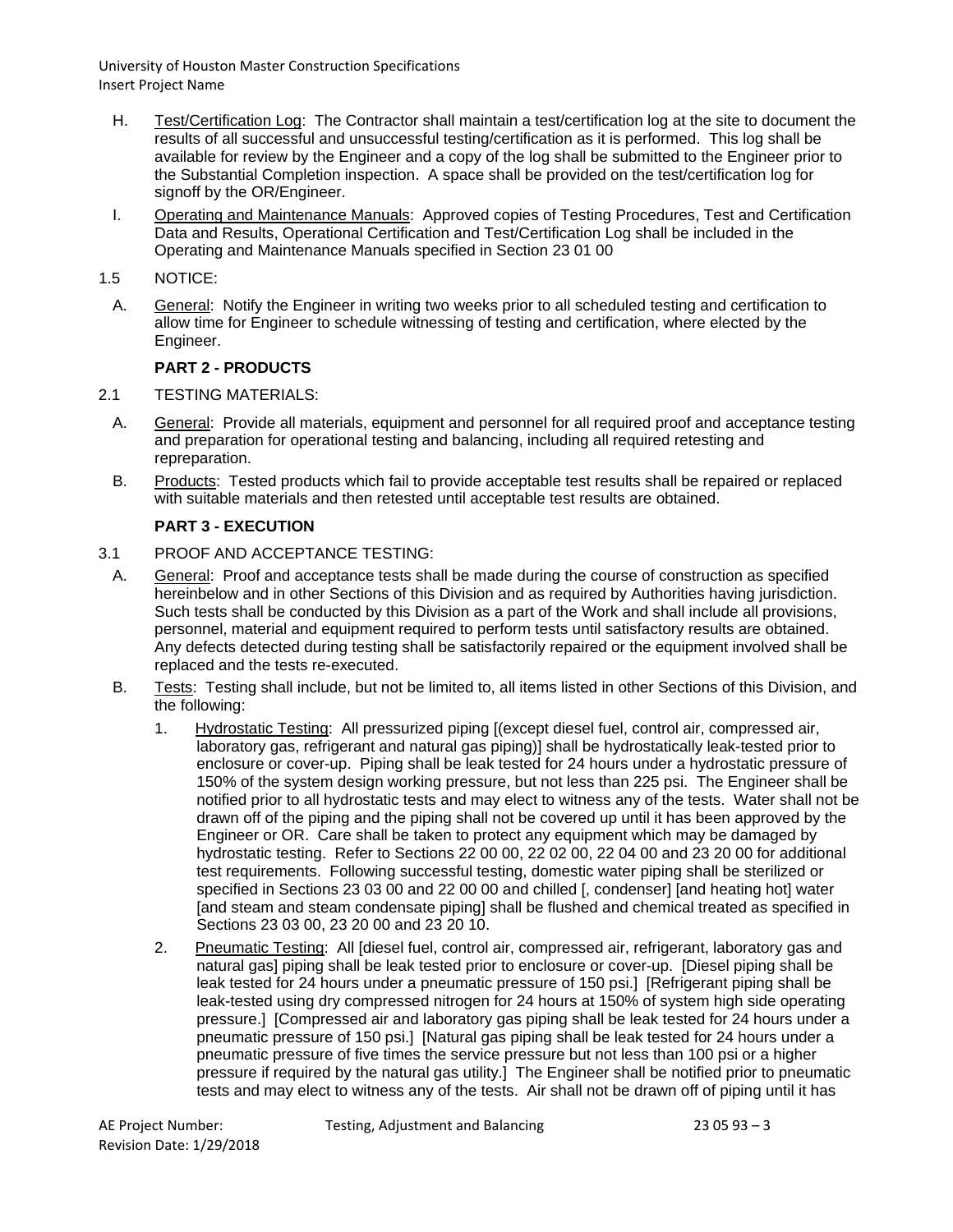been approved by the Engineer or OR. Care shall be taken to protect any equipment which may be damaged by pneumatic testing. Refer to Sections 22 00 00, 22 15 14, 22 02 00 and 23 20 00 for additional testing requirements.

- 3. Leak Testing: All soil, waste, [acid waste,] storm and vent [and acid vent] piping shall be leak tested by temporarily plugging piping stacks and filling the system to be tested with standing water for 3 hours. Water shall not be drawn off of piping and the piping shall not be covered up until it has been approved by the Engineer or OR. Additional testing shall also be provided as required by the local Plumbing Inspection Department. Submit the proposed test procedure and grouping to the Engineer for review. Refer to Section[s] 22 00 00 [and 22 03 00] for addition test requirements.
- 4. **[Refrigerant Leak Testing: Leak test and check refrigerant charge on all refrigeration systems at final acceptance and at the end of the warranty period. Repair any leaks found and properly charge affected systems with refrigerant and oil. The Contractor shall certify that all refrigeration systems are properly charged and free from leaks at final acceptance and at the end of warranty (one year from final acceptance).]**
- 5. Fire Protection System Hydrostatic Testing: All fire protection piping shall be hydrostatically tested as specified herein above and additional tests shall be performed as Specified in Sections 21 12 00, 21 13 13, 21 13 16 and Section 21 13 18.
- 6. Halon Fire Suppression System Testing: Provide testing and certification as specified in Section 21 22 00.
- 7. Fire Pump Testing: Provide testing and certification of fire pump operation and capacity as specified in Section 21 30 00.
- 8. Domestic Water Pumping System Testing: Provide testing and certification as specified in Section 22 10 00.
- 9. Sump Pump and Sewage Ejector Testing: Provide testing and certification as specified in Section 22 11 23.
- 10. Fuel Oil System Testing: Provide fuel system testing as specified in Sections 22 02 00.
- 11. **[Chiller Capacity Testing: Provide centrifugal chiller field capacity testing as specified in Section 23 64 10.]**
- 12. Chiller Oil Sample Testing: Provide oil sample testing and reports as specified in Section 23 64 10.
- 13. Cooling Tower Capacity Testing: Provide cooling tower field capacity testing as specified in [Section 23 65 00].
- 14. Water Testing: Provide water analysis and testing as specified in Section(s) [22 31 00, 22 50 00,] [and] 23 60 00.
- 15. **[Air Handling Unit Acoustical Performance Testing: Provide factory acoustical performance testing for air handling units as specified in Section 23 73 13.]**
- 16. Fire, Smoke and Fire/Smoke Damper Testing: Provide fire, smoke and fire/smoke damper testing and certification as specified in Section 23 31 14.
- 17. **[Stair Pressurization System Testing: The operation of the pressurization system in each pressurized stair shall be tested as follows:]**
	- **a. [Verify fan stop/start control from the fire alarm system, including firefighters' override.]**
	- **b. [Verify duct smoke detector shutdown of fan.]**
	- **c. [Verify fire alarm system monitoring of fan status.]**
	- **d. [Verify proper operation of the fan inlet damper [and that the stair relief damper is closed with the fan off].**
	- **e. [Certify the results of all tests and verification hereinabove, for each pressurized stair.]**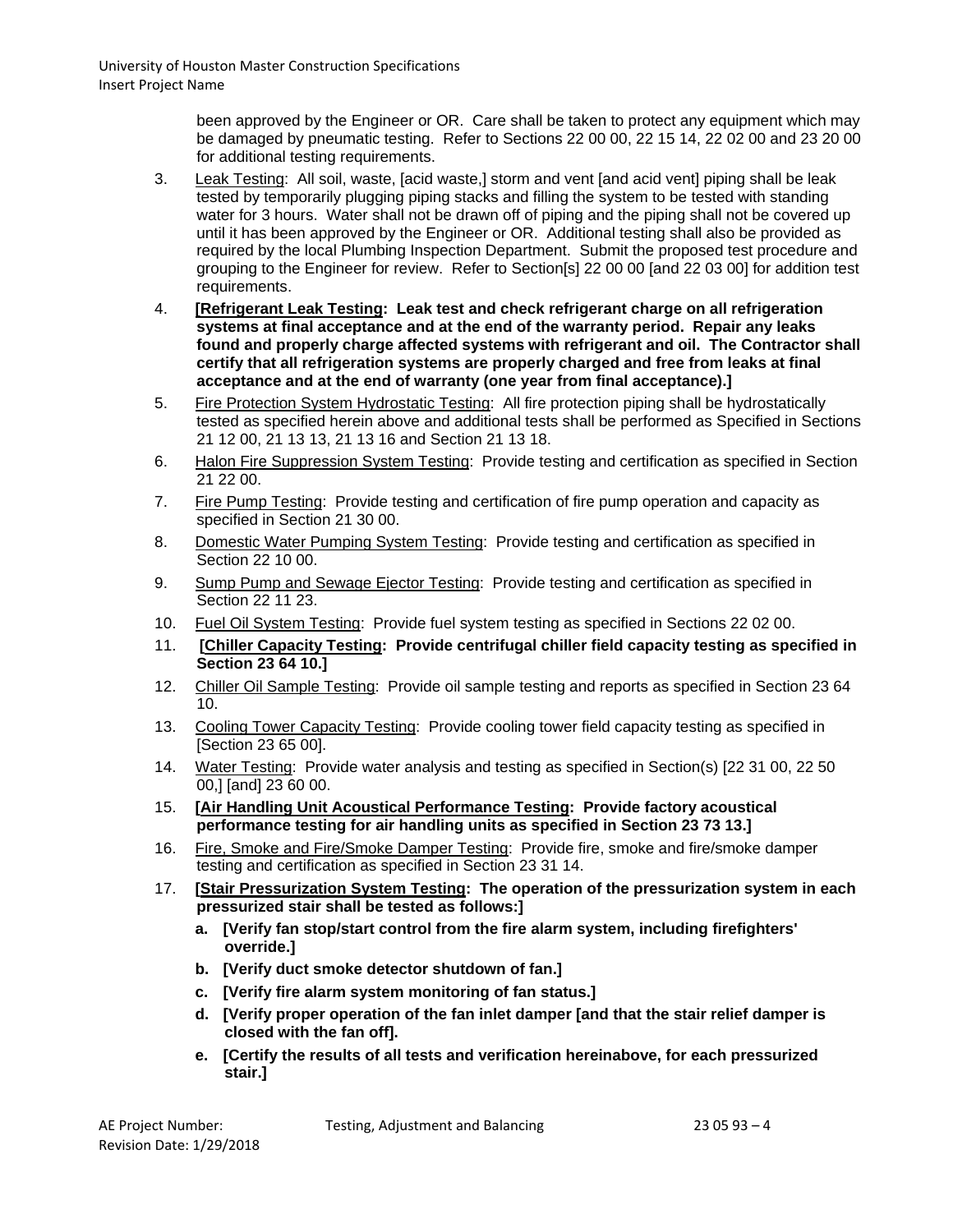- 18. **[Smoke Management System Testing: The operation of the smoke management system [on each floor] [and in the atrium] [in each building smoke compartment] shall be tested as follows:]**
	- **a. [Verify smoke management activation/deactivation from the fire alarm system, including firefighters' override.]**
	- **b. [Verify fan start/stop control from the fire alarm system, including proper speed selection and firefighter's override and speed selection.]**
	- **c. [Verify fire alarm system monitoring of fan status.]**
	- **d. [For each floor [and the atrium], verify that smoke removal dampers [and makeup dampers], as applicable, open properly upon signal from the fire alarm system, including firefighter's override.]**
	- **e. [Certify the results of all tests and verification hereinabove, for each smoke compartment [and the atrium].**
- 19. Fire Alarm System Interface: Provide testing, in conjunction with the Fire Alarm System functional testing specified in Division 26, to verify that all fire alarm related HVAC control functions and shutdowns operate as specified in [Section 23 06 00] [Division 23], Division 26 and as shown on the Drawings.
- 20. Duct Leakage Testing: Provide duct integrity and leakage testing as specified elsewhere in Division 23.
- 21. Operational Testing: The Contractor shall test all systems and components installed in the building to verify proper operation is provided as described in the specifications and manufacturer's recommendations.
- 22. Vibration Isolation Certification: Provide certification of the installation of vibration isolation as specified in Section 23 05 48.
- 23. **[BCAS Testing and Certification: A complete BCAS checkout and test shall be performed by the Division [23] Contractor to demonstrate and certify that the BCAS is 100% operational and adjusted upon completion of the installation, and that it complies with all applicable codes and specification requirements.] [The Division 23 Contractor shall participate in the BCAS testing and certification process to assure that HVAC, plumbing and fire protection systems, equipment and related BCAS interfaces perform as specified.]**
	- **a. [The system checkout and test shall be performed within 30 days of the completion of system installation, adjustment and commissioning. Testing shall be performed in two parts and two-way radios for use by test observers shall be provided. The first part of the test shall be a full test of all system components, functions, and alarms. All affected subcontractors shall participate in this test. Test results shall be certified and submitted to the Engineer. This test shall be the basis for the System Acceptance document specified in Section [23 06 00] [\_\_\_\_\_\_\_\_\_\_]. The second part of the test shall be a demonstration of basic system functions and alarms for the Engineer and Owner's Representative.]**
	- **b. [This contractor shall coordinate the test schedule with the General Contractor, Electrical Contractor, Mechanical Contractor, Fire Protection Contractor and other Contractors required to be present for a complete and functional test.]**
	- **c. [The system checkout and test shall be a comprehensive 100% inspection and functional test of all equipment and software and shall include, but not be limited to, the following:]**
		- 1) **[Verification of manual and program control of all start/stop and alarm points, including status indication and alarms.]**
		- 2) **[Verification of all controlled points including setpoint and actual point readouts, remote setpoint change and point alarm.]**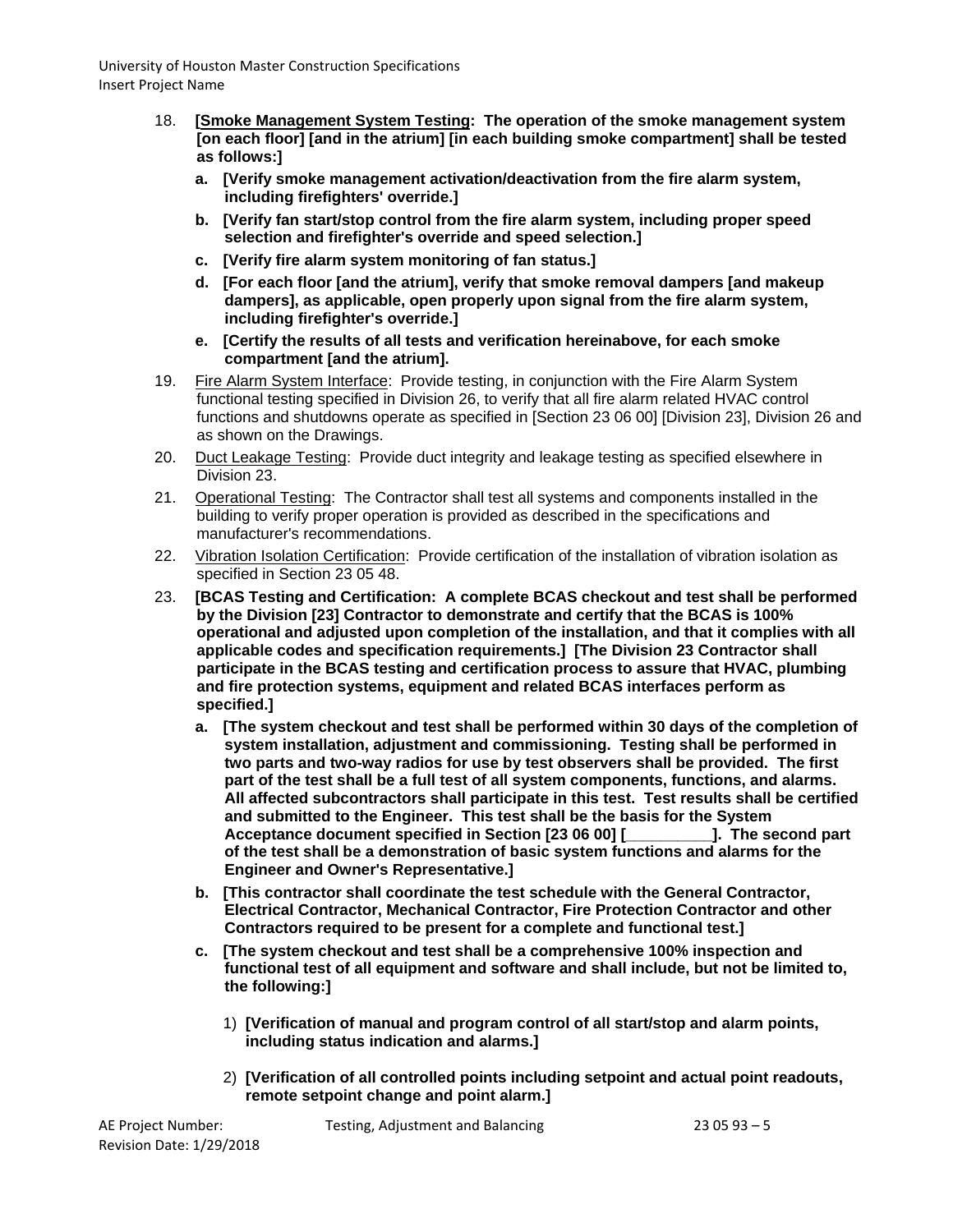- 3) **[Verification of all alarm points.]**
- 4) **[Verification that all system annunciation text and messages are correct and appropriate.]**
- 5) **[Functional test of the normal and emergency power building start-up and shutdown routines.]**
- 6) **[Testing to verify that all systems on emergency power operate as specified in the sequence of operation.]**
- 7) **[Testing to verify that all control functions specified in the sequence of operation are provided and fully functional as specified and required.]**
- 8) **[Testing to verify that all specified software is provided and fully implemented.]**
- **d. [Submit four copies of a letter certifying that the BCAS is properly and fully installed and fully adjusted and calibrated to operate as specified to the Engineer for review prior to final acceptance.]**
- 24. Emergency Power Operation Testing: Testing of BCAS, HVAC, plumbing and fire protection system operation under emergency power shall be coordinated with the Division 16 Contractor such that the testing is conducted along with the Division 16 emergency power system testing and certification.
- 25. Sewer Rodding: All sanitary and storm sewer piping shall be free of obstructions both inside the building and to the points of connection to public utility systems. If blockage develops in any sanitary or storm piping within the warranty period and the blockage is due to construction related debris or defects, this Contractor shall be responsible for the cost of rodding out the piping to remove the blockage or obstruction. The rodding shall be done at no additional cost to the Owner or Engineer. Notify the Engineer prior to proceeding with rodding of any piping.
- C. Authorities Having Jurisdiction: The Division 23 Contractor shall also perform any additional proof and acceptance testing required by all applicable Authorities having jurisdiction over the project.
- 3.2 SYSTEM ADJUSTMENTS:
- A. General: Systems installed under this Division, except HVAC air **[and water]** balancing shall be adjusted by the Division 23 Contractor to provide proper operation.
- B. Adjustments: Systems to be adjusted shall include, but not be limited to:
	- 1. Domestic Hot Water System Balancing and Adjustments: Water flow through the domestic **[and kitchen]** water heaters shall be balanced to provide an equal volume through each water heater. Water heater thermostats **[and circulating pump aquastats]** shall be adjusted to provide a true **[115**°**F] [120**°**F] [and] [140**°**F]** hot water supply in the building domestic **[and kitchen]** hot water loop**[s]**. Hot water system balancing valves shall be adjusted to provide indicated flows, prior to Final Acceptance.
	- 2. Steam System Adjustments: The steam boilers and steam pressure reducing valves shall be adjusted to provide the scheduled steam pressure in the building supply systems, prior to Final Acceptance.
	- 3. Miscellaneous Controls and Alarms: Adjust and test all miscellaneous pressure, temperature, flow, level, refrigerant and similar controls and related alarm systems and monitoring to provide proper operation.
	- 4. Control Balancing: All control systems and equipment installed on the project shall be programmed, calibrated and/or adjusted to provide proper operation or function in accordance with the drawings, specifications and manufacturer's recommendations. This programming, calibration and adjusting shall be completed as part of the preparations for air and water system balancing specified hereinbelow.
- 3.3 OPERATIONAL CERTIFICATION:

| AE Project Number:       |  |
|--------------------------|--|
| Revision Date: 1/29/2018 |  |

Testing, Adjustment and Balancing  $230593 - 6$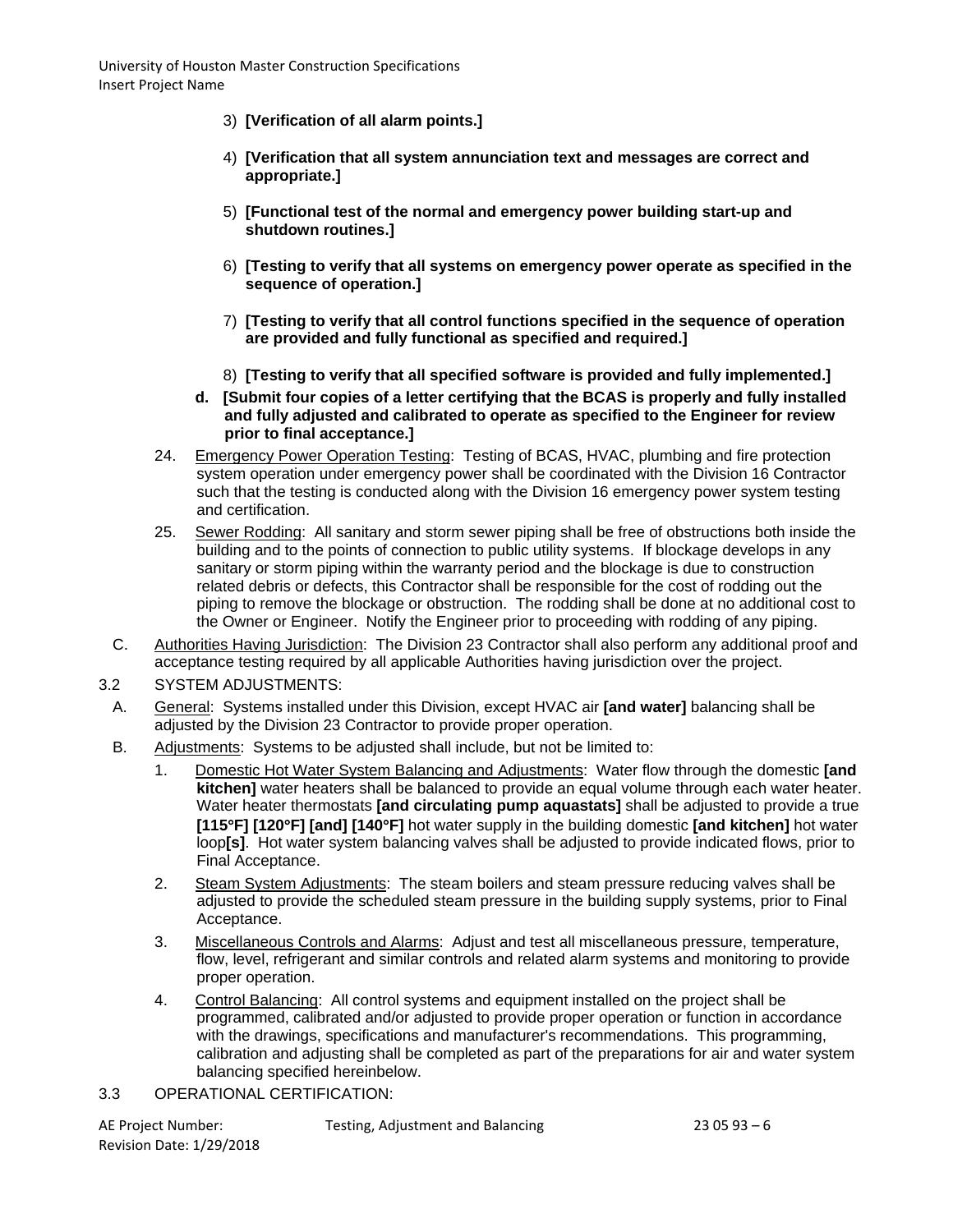- A. General: Submit HVAC, plumbing and fire protection systems to operational tests to demonstrate satisfactory system operation.
- B. HVAC Systems: Operationally test project HVAC systems to demonstrate satisfactory operation. Operation tests shall include, but not be limited to:
	- 1. Boiler operation and discharge pressure.
	- 2. Steam pressure at inlet and discharge from each steam PRV.
	- 3. Boiler feed pump operation and alarms.
	- 4. Condensate return unit operation and alarms.
	- 5. Chiller operation, interlocks, controls and alarms.
	- 6. Cooling tower operation, fill valves and vibration shutdown.
	- 7. Control air compressor and air dryer operation.
	- 8. Results of other HVAC system tests.
	- 9. Test results for all piping system tests.
	- 10. Test results for all ductwork leakage tests.
	- 11. Test results for HVAC system water treatment.
	- 12. Time, date and duration of each test.
- C. Plumbing Systems: Operationally test project plumbing systems to demonstrate satisfactory operation. Operational testing shall include, but not be limited to:
	- 1. Water pressure at inlet and discharge of each PRV.
	- 2. Water pressure at most remote and highest fixtures.
	- 3. Operation of each fixture and fixture trim.
	- 4. Operation of each valve, hydrant and faucet.
	- 5. Operation of each backflow preventer and vacuum breaker.
	- 6. Operation of each floor and hub drain by flooding with water.<br>7. Operation of each trap primer.
	- Operation of each trap primer.
	- 8. Operation of all pumps and related controls and alarms.
	- 9. Suction and discharge pressure at each pump.
	- 10. Service water pressure.
	- 11. **[Operation of house tank fill valves and alarms.]**
	- 12. **[Operation of water softener and inlet and outlet water sample hardness analysis.]**
	- 13. Operation of domestic water heaters and supply/return water temperature at each heater.
	- 14. **[Operation of sump pumps and sewage ejectors including lead/lag and level controls and alarms.]**
	- 15. **[Operation of [medical] [laboratory] pumping systems and related alarms. Pressures/Vacuum at system inlets/outlets.]**
	- 16. **[Medical gas piping system alarms.]**
	- 17. **[Fuel oil system controls, monitoring and alarms. Proper operation of fuel oil return system.]**
	- 18. Results of other required plumbing system tests.
	- 19. Test results for all piping system leakage tests.
	- 20. Test results for disinfection of domestic water system.
	- 21. Time, date and duration of each test.
- D. Fire Protection Systems: Operationally test project fire protection systems to demonstrate satisfactory operation. Operational testing shall include, but not be limited to:
	- 1. Fire Service water pressure.
	- 2. Operation of fire and jockey pumps.
	- 3. Operation of fire protection/suppression systems.
	- 4. Suction and discharge pressure at each pump.
	- 5. Results of fire pump flow test.<br>6. Results of other required fire port
	- Results of other required fire protection system tests.
	- 7. Test results for all piping system leakage tests.<br>8. Test results for disinfection of fire water system
	- Test results for disinfection of fire water systems.
	- 9. Time, date and duration of each test.
- 3.4 PREPARATION FOR OPERATIONAL TESTING AND BALANCING:

Revision Date: 1/29/2018

AE Project Number: Testing, Adjustment and Balancing 23 05 93 – 7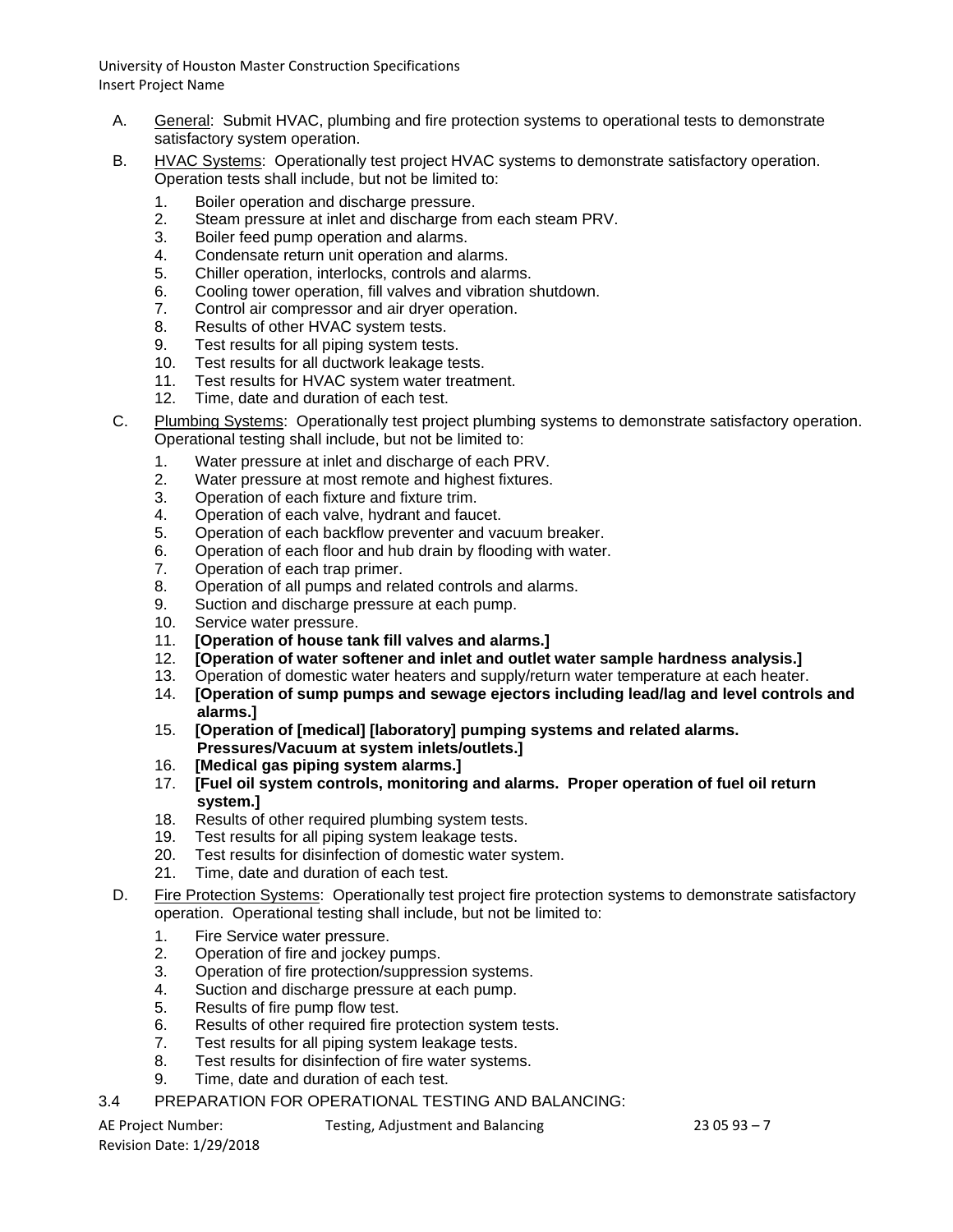- A. General: All air **[, water]** and control systems installed on the project shall be balanced and/or adjusted to provide proper operation or function in accordance with the drawings, specifications and manufacturer's recommendations. Refer to Section 230593 for HVAC air **[, water]** and control system operational testing and balancing. System startup and preparation for operational testing and balancing shall be provided under this Section.
- B. Provisions for Operational Testing and Balancing: The Division 23 Contractor shall install all provisions for operational testing and balancing as shown on the drawings, specified and required by the TAB Consultant. These provisions shall include, but not be limited to all control, regulating and readout devices necessary to operationally test and balance all air **[, water]** and control systems including, but not limited to: thermometers; pressure gauges; **[air monitoring stations;] [flow meters;] [flow venturis;]** balancing valves; air volume, splitter and extractor dampers; pressure taps; temperature taps and wells; pitot tube ports; and other necessary provisions.
	- 1. The Division 23 Contractor shall notify the Engineer in writing and receive clarification in writing prior to submitting a bid, if in the Contractor's opinion, any required provisions have been omitted. Submission of a bid constitutes an agreement that all provisions required for operational testing and balancing shall be provided at no cost to the Owner or Architect/Engineer, regardless of whether such provisions are specifically shown on the drawings or in the specifications.
- C. Coordination and Scheduling: The Division 23 Contractor shall coordinate and schedule preparations for operational testing and balancing with the TAB Consultant. This coordination and scheduling shall include, but not be limited to:
	- 1. Coordinate exact locations of operational testing and balancing provisions with the TAB Consultant.
	- 2. Sequence completion of preparation for operational testing and balancing to allow adequate time for the TAB Consultant to complete operational testing and balancing prior to project substantial completion.
- D. TAB Consultant Input: the Division 23 Contractor shall provide input to the TAB Consultant including, but not limited to:
	- 1. Fan and pump curves and performance data.
	- 2. Performance data on **[boilers,]** chillers, heat exchangers, cooling towers and coils.
	- 3. All approved HVAC Shop Drawings.
	- 4. Belt drive data on all belt driven equipment.
	- 5. As-built drawings accurately showing locations of all measuring and balancing devices, air vents and drain valves.
	- 6. Control diagrams and sequence of operation.
	- 7. Copies of all HVAC RFI's and Change Orders.
	- 8. Additional input required by the TAB Consultant.
- E. TAB Consultant Noted Deficiencies: The Division 23 Contractor shall correct any deficiencies noted to the TAB Consultant during the operational testing and balancing process. Corrections shall be made in a timely manner so as not to impede the work of the TAB Consultant. These corrections shall include, but not be limited to:
	- 1. Relocating test points and sensors/controllers which are installed or positioned in a manner which prevents correct measurement or sensing of temperatures, pressures, humidity, etc. and to provide sufficient access to these devices.
	- 2. Corrections to control functions which do not operate in accordance with the sequence of operation.
	- 3. Recalibration of control devices.
	- 4. Relocation of air and water taps which are installed or positioned in a manner which does not allow design flows to be obtained in the tap.
	- 5. Relocation of balancing and control devices to provide sufficient access to these devices.
	- 6. Addition of required balancing dampers and valves.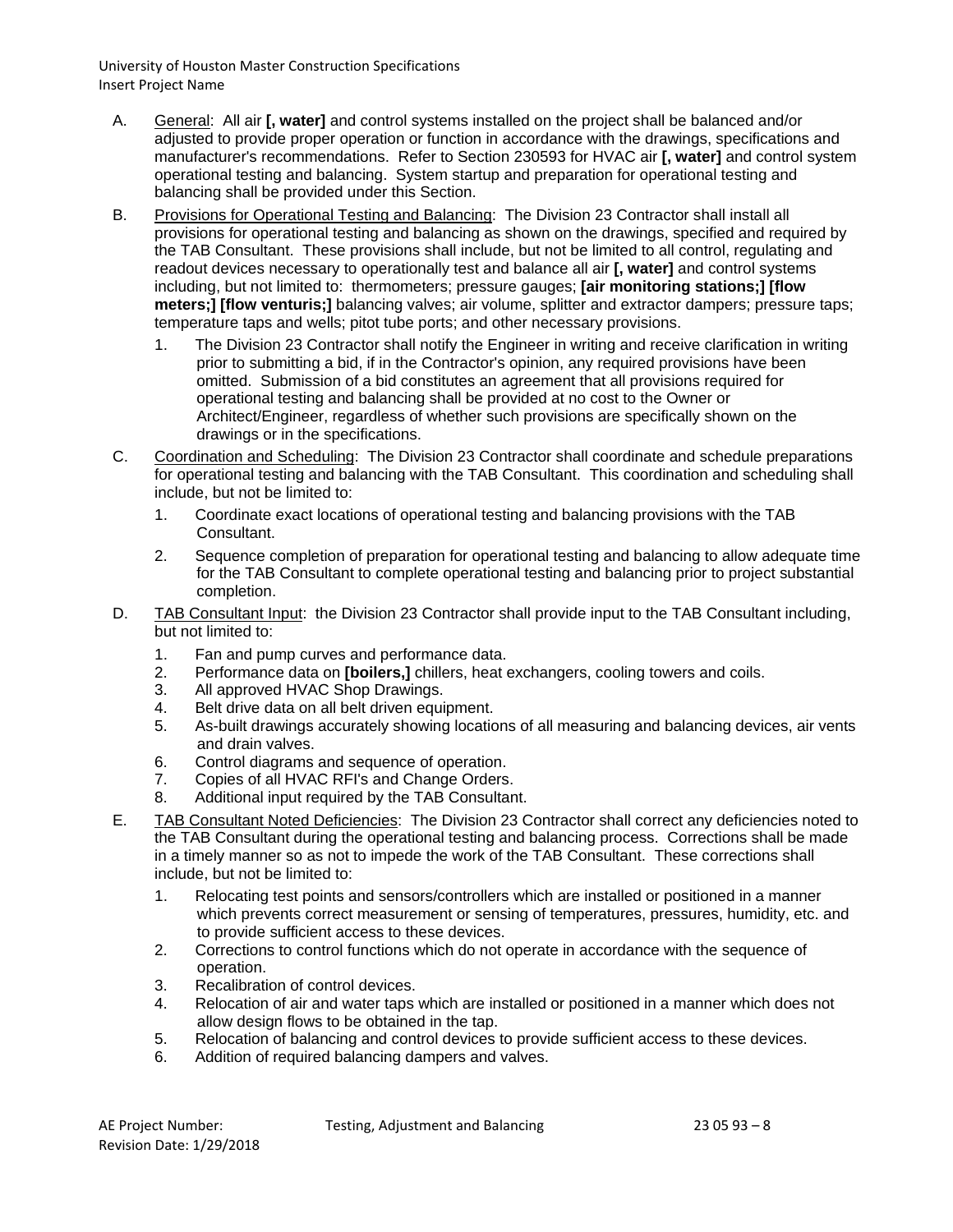- F. Preparation for Air Balancing: All **[Base Building and new]** air systems shall be completely installed, operational and prepared prior to commencing with air balancing. The minimum steps required for preparation for air balancing shall include, but not be limited to:
	- 1. Inspection: Inspect and certify in writing that the complete air system including, but not limited to: air handling equipment, fans, terminal units, coils, ductwork, air devices, dampers, controls, balancing devices, access doors, test ports, return air paths, partitions to deck and doors in partitions to deck are installed and operational, as applicable.
	- 2. Operation: Certify that the complete air system is operable and operates in a safe and normal manner.
	- 3. Dampers: Inspect and certify in writing, that all required volume, splitter, extractor, fire, smoke and fire/smoke dampers are installed, that all balancing dampers are in the open and locked position, that all fire dampers are open, that all fire/smoke, smoke and control dampers open and close properly in response to control sequences and that all access doors are closed and sealed.
	- 4. Fans: Adjust and verify in writing that all fans are operating properly, are rotating at design fan RPM in the proper direction, are free from vibration, have proper belt tension and that properly sized overload elements are installed in motor starters, where motors are not self-protected. Record motor nameplate data and measured voltage and amperage on each phase at initial motor startup.
	- 5. **[Variable Speed Drives (VSD's): Verify in writing that all VSD's have been factory pretested prior to shipment and field tested for proper operation and controls interface.]**
	- 6. Controls: Verify in writing that all required air system controls, interlocks and safety devices are fully operational and that all controlling devices are calibrated and set for designed conditions.
	- 7. Testing: Verify in writing that all specified duct leakage and fire, smoke and fire/smoke damper testing has been successfully completed and that duct systems are clean and free of any dirt or debris.
	- 8. Cleaning: Install clean air filters in all equipment and, where equipment has been operated, clean coils and vacuum equipment interior in preparation for balancing. Comb out any coiled fins damaged by construction or cleaning. The Engineer and OR shall be the final decision makers on whether coils and equipment must be cleaned prior to balancing.
	- 9. Notification: Notify the Engineer and TAB Consultant in writing when all items required in paragraphs 3.04B, 3.04C, 3.04D 3.04E and 3.04F/1-8 have been completed for a specific air system and certify that the system is operational and prepared for operational testing and balancing.
- G. Preparation for Chilled**[, Condenser] [and Heating Hot]** Water Balancing: All **[Base Building and new]** chilled**[, condenser] [and heating hot]** water systems shall be completely installed, operational and prepared prior to commencing with water balancing. The minimum steps required for preparation for water balancing shall include, but are not limited to:
	- 1. Inspection: Inspect and certify in writing that the complete water system including, but not limited to pumps, heat exchangers, coils, piping, valves, meters, venturis, gauges, thermometers, test ports and controls are installed and operational, as applicable.
	- 2. Operation: Certify that the complete HVAC water system is operable and operates in a safe and normal manner.
	- 3. System Filling: Verify and certify in writing that water systems are full of water and free of air, that water treatment has been installed, that properly operating air vents are installed at all system high points, that drain valves are installed at all system low points and that expansion/compression tanks are properly charged and are not water logged.
	- 4. Valves: Inspect and certify in writing that all stop, isolation, balancing and control valves are open and that all bypass valves are closed. Mixing valves shall be open to system components.
	- 5. Pumps: Check and certify in writing that pumps are properly aligned, that pump bases have been grouted, that pumps are rotating in the correct direction, that pumps are free from vibration